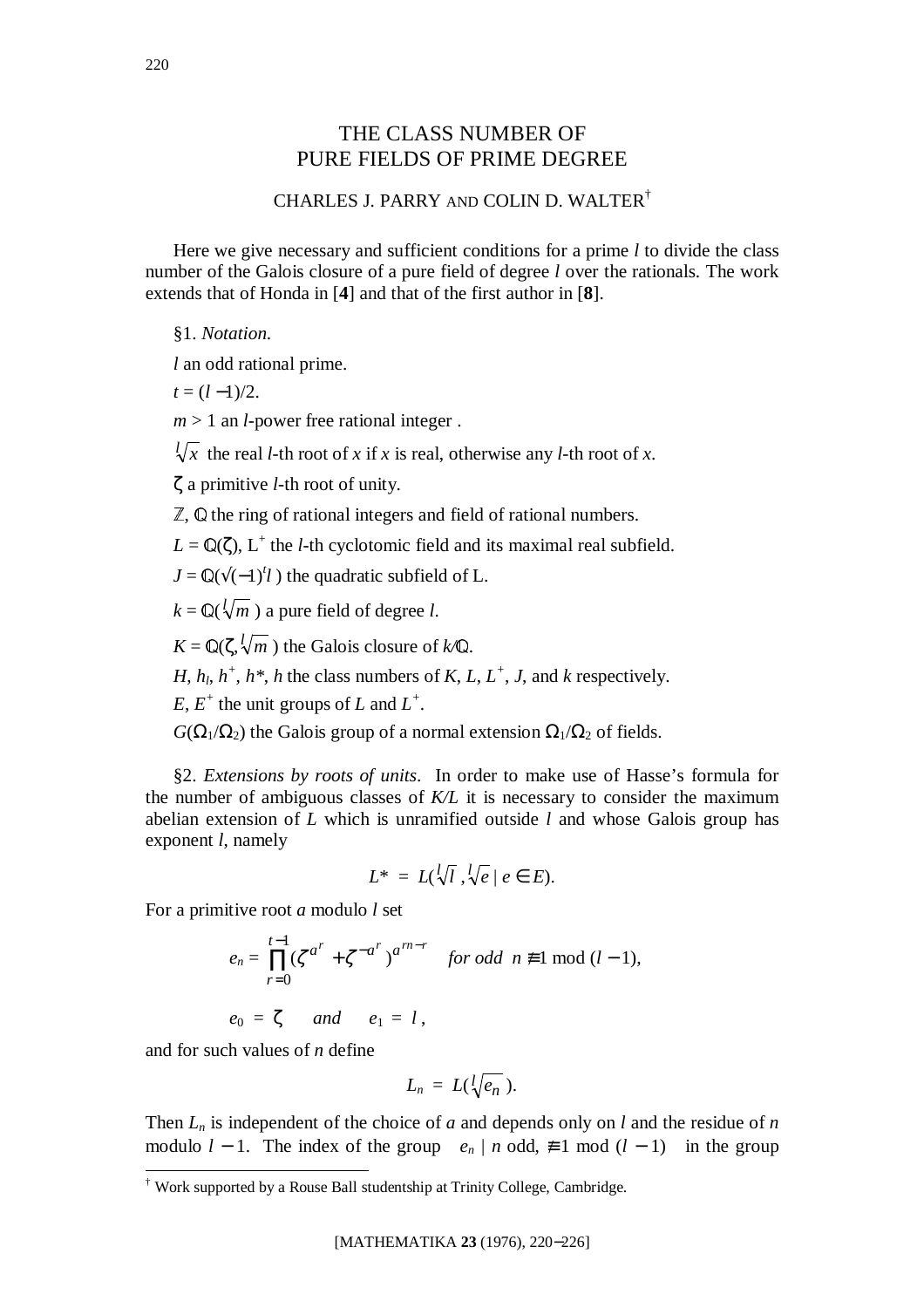$\langle \zeta^{a^r} + \zeta^{-a^r} | 1 \le r \le t - 1 \rangle$  of cyclotomic units is finite and prime to *l* because the determinant of the matrix  $(a^{2sr})_{1 \leq r,s \leq t-1}$  which relates the two given bases is non-zero modulo *l*. But the cyclotomic units have index in  $E^+$  equal to the class number  $h^+$  of *L*<sup>+</sup> ([2] §5.2 Theorem 2). Hence, if *h*<sup>+</sup> is also prime to *l*, then the *t* − 1 fields  $L_n$  for odd *n* ≢ 1 mod (*l* − 1) generate  $L(\sqrt{l}e^+ | e^+ \in E^+)$ . Kummer's lemma ([2] §3.1 Lemma 4) shows that

$$
\sqrt[l]{\zeta} \notin L(\sqrt[l]{e^+} \mid e^+ \in E^+)
$$

and

$$
L(\sqrt{l}e \mid e \in E) = L(\sqrt{l}\zeta, \sqrt{l}e^+ \mid e^+ \in E^+).
$$

Also  $\sqrt[l]{l} \notin L(\sqrt[l]{e} \mid e \in E)$ , because otherwise  $le = \alpha^l$  for some  $e \in E$ ,  $\alpha \in L$ , and this is plainly absurd when the norm for  $L/\mathbb{Q}$  is applied. Thus the  $L_n$  are independent over *L* and generate  $L^*$  if  $l \nless l \nless l$ <sup>+</sup>. As this fact is basic to our investigation, *for this section and the next we make the supposition that l does not divide h<sup>+</sup>* . It is true in all known cases and in particular when *l* is a regular prime, *i.e.* when  $l / h_l$ .

Define  $\mu$ ,  $\lambda_n \in G(L^*\mathbb{Q})$  by

$$
\mu: \zeta \mapsto \zeta^a, \ \sqrt[d]{e_n} \mapsto \sqrt[d]{e_n}^\mu,
$$

*and*

$$
\lambda_n: \zeta \mapsto \zeta, \sqrt[l]{e_n} \mapsto \zeta \sqrt[l]{e_n}, \sqrt[l]{e_m} \mapsto \sqrt[l]{e_m} \text{ for } m \neq n.
$$

These automorphisms generate  $G(L^*\mathbb{Q})$ . It is easy to verify that  $\sqrt[n]{e_n}^{a^{n-1}}\mu^{-1} \in L$ , from which it follows that  $L_n/\mathbb{Q}$  is normal and  $\lambda_n\mu = \mu \lambda_n^{a^n}$ . If  $N = L(\sqrt{l_e}) \neq L$  for  $e = \prod_{n} e_n^{r(n)}$  and *N* /**Q** is normal then for some  $b \neq 0$  mod *l* we have

$$
e^b \sim e^{\mu^{-1}} = \prod e_n^{\mu^{-1}r(n)} \sim \prod e_n^{a^{n-1}r(n)},
$$

where ~ means equality up to an *l*-th power in *L*. Hence  $br(n) \equiv a^{n-1}r(n) \mod l$  for all *n*, and  $r(n) \equiv 0 \mod l$  for all but one *n*. Thus  $N = L_n$  for some *n*.

THEOREM 1. Suppose  $l \nmid h^+$ . Then the only subfields of  $L^*$  with degree l over L *and normal over*  $\mathbb Q$  *are the t*+1 *fields*  $L_n$ . *They are independent over*  $L$  *and generate L*\*. *Moreover*,

$$
G(L_n/\mathbb{Q}) \cong \langle \lambda_n, \mu \mid \lambda_n^l = \mu^{l-1} = 1, \lambda_n \mu = \mu \lambda_n^{l} \lambda_n^l.
$$

With some simple calculations the condition for  $\lambda_n$  and  $\mu^i$  to commute yields:

<sup>L</sup>EMMA 2. *Each element of G*(*Ln/*«) *has order dividing l*(*n*, *l*−1) *or l*−1 *and there are elements of both orders*.

§3. *Ambiguous classes*.We shall follow the notation of Hasse ([**3**], **I***a*, §**13**) for the cyclic extension *K/L* with generating automorphism λ.An ideal class *C* of *K* is called ambiguous over *L* if  $C^{\lambda} = C$ . Let  $\eta^* = N_{K/L}(K) \cap E$  and define  $q^*$  by  $[\eta^*: E^l] = l^{q^*}$ . Lastly suppose *d* is the number of primes of *L* which ramify in *K*.

LEMMA 3. *The number A of ambiguous classes in K/L is given by*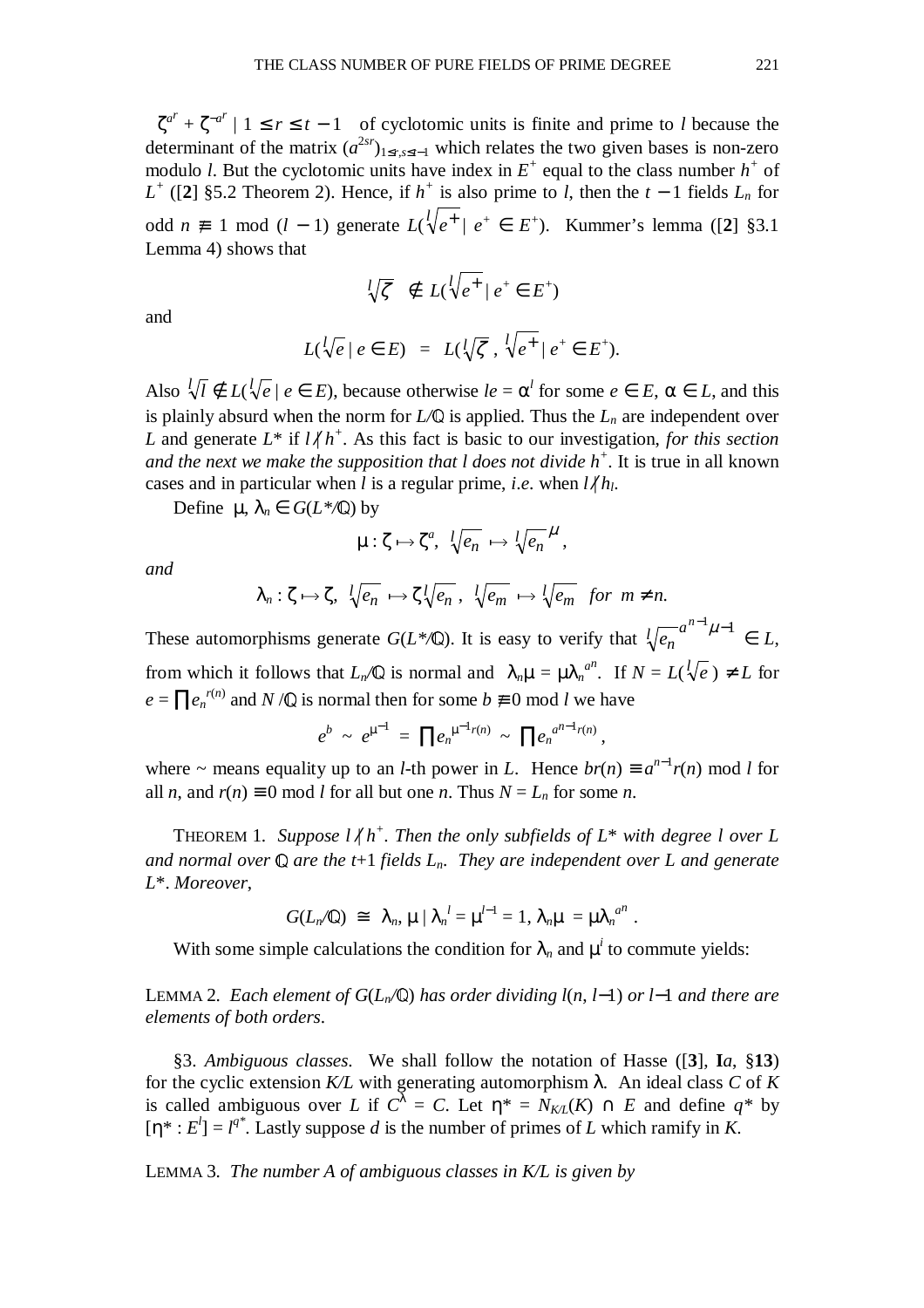$$
A=h_l l^{q^*+d-t-1}.
$$

*Moreover A|H, and*  $l | A \Leftrightarrow l | H$ *.* 

*Proof*.The formula for *A* is given by Hasse (*loc*. *cit*.). The other assertions are proved by Moriya in [**7**]. The ambiguous classes form a subgroup of the ideal class group of *K* and so *A* divides *H*. For the remaining implication, decompose the ideal class group of *K* into orbits under  $\lambda$ .

Now let  $\psi$  be a prime ideal in *L* lying over a rational prime  $p \neq l$  which divides *m*, and recall the assumption that  $l/h^+$  for this section.

LEMMA 4. *The Hilbert norm residue symbol*

$$
\left(\frac{e_n,m}{\mathfrak{p}}\right)_L
$$

*is* 1, *if*, and only *if*, the Artin symbol  $[\mathbf{\mathfrak{p}}, L_n/L]$  *is trivial. Further*,  $[\mathbf{\mathfrak{p}}, L_n/L] = 1$  when  $p^n \not\equiv 1 \mod l$ , *and*  $[\psi, L_0/L] = 1$ , *if*, *and only if*,  $p^{l-1} \equiv 1 \mod l^2$ .

*Proof.* The notation and elementary properties for residue symbols are described by Hasse in [3], part **II**. If  $p^r \parallel m$  then  $\mathbf{\psi}^r \parallel m$  in *L* and so

$$
\left(\frac{e_n,m}{\mathfrak{p}}\right) = \left(\frac{m,e_n}{\mathfrak{p}}\right)^{-1} = \left(\frac{L_n/L}{\mathfrak{p}}\right)^{-r}
$$

where the final term is the Artin symbol considered as a root of unity.

Let *f* be the least positive integer such that  $p^f \equiv 1 \text{ mod } l$  and assume  $p^n \not\equiv 1 \text{ mod } l$ . Then  $\psi$  has degree *f* over  $\mathbb Q$  from which  $[\psi, L/\mathbb Q]$  has order *f*. If  $\mathcal{F}$  is a prime divisor of  $\psi$  in  $L_n$  with degree *f'* over *L* then  $f' = 1$  or *l* and  $[\mathcal{X}, L_n/\mathbb{Q}]$  has order *ff'* in  $G(L_n/\mathbb{Q})$ . As *f* divides *l*−1 but not *n*, Lemma 2 ensures that  $f' = 1$ . Hence  $1 = [\mathbf{\mathcal{P}}, L_n \mathbb{Q}]^f = [\mathbf{\mathcal{P}}, L_n \mathbb{Q}]^f = [\mathbf{\mathcal{P}}, L_n \mathbb{Q}]^f = [\mathbf{\mathcal{P}}, L_n \mathbb{Q}]^f = [\mathbf{\mathcal{P}}, L_n \mathbb{Q}]^f = [\mathbf{\mathcal{P}}, L_n \mathbb{Q}]^f = [\mathbf{\mathcal{P}}, L_n \mathbb{Q}]^f = [\mathbf{\mathcal{P$  $[\mathbf{\mathcal{P}}, L_n/L]$  as required.

Finally suppose  $n = 0$ . Then with f as above  $[\mathfrak{p}, L_0/L] = 1 \Leftrightarrow \mathfrak{p}$  splits completely  $\sin L_0 \Leftrightarrow p^f \equiv 1 \mod l^2 \Leftrightarrow p^{l-1} \equiv 1 \mod l^2.$ 

THEOREM 5. Suppose  $l \nmid h^+$ . If N denotes the number of odd n with  $1 < n < l$  such *that*  $p^n \neq 1$  mod *l for all p*|*m*, *then* 

$$
q^* \geq N + \delta,
$$

*where*  $\delta = 0$  *or* 1 *according as m has a prime divisor*  $p \neq l$  *with*  $p^{l-1} \not\equiv 1$  mod  $l^2$ , *or not*.

*Proof.* The unit  $e_n$  is a norm in  $K/L$ , if, and only if,

$$
\left(\frac{e_n,m}{\mathfrak{p}}\right)=1
$$

for all primes  $\psi$  containing (*m*). Since (*l*) has only one prime divisor in *L*, the product formula for the norm residue symbol permits this prime to be ignored. Lemma 4 ensures that there are at least *N* values of *n* such that

$$
\left(\frac{e_n,m}{\mathfrak{p}}\right)=1
$$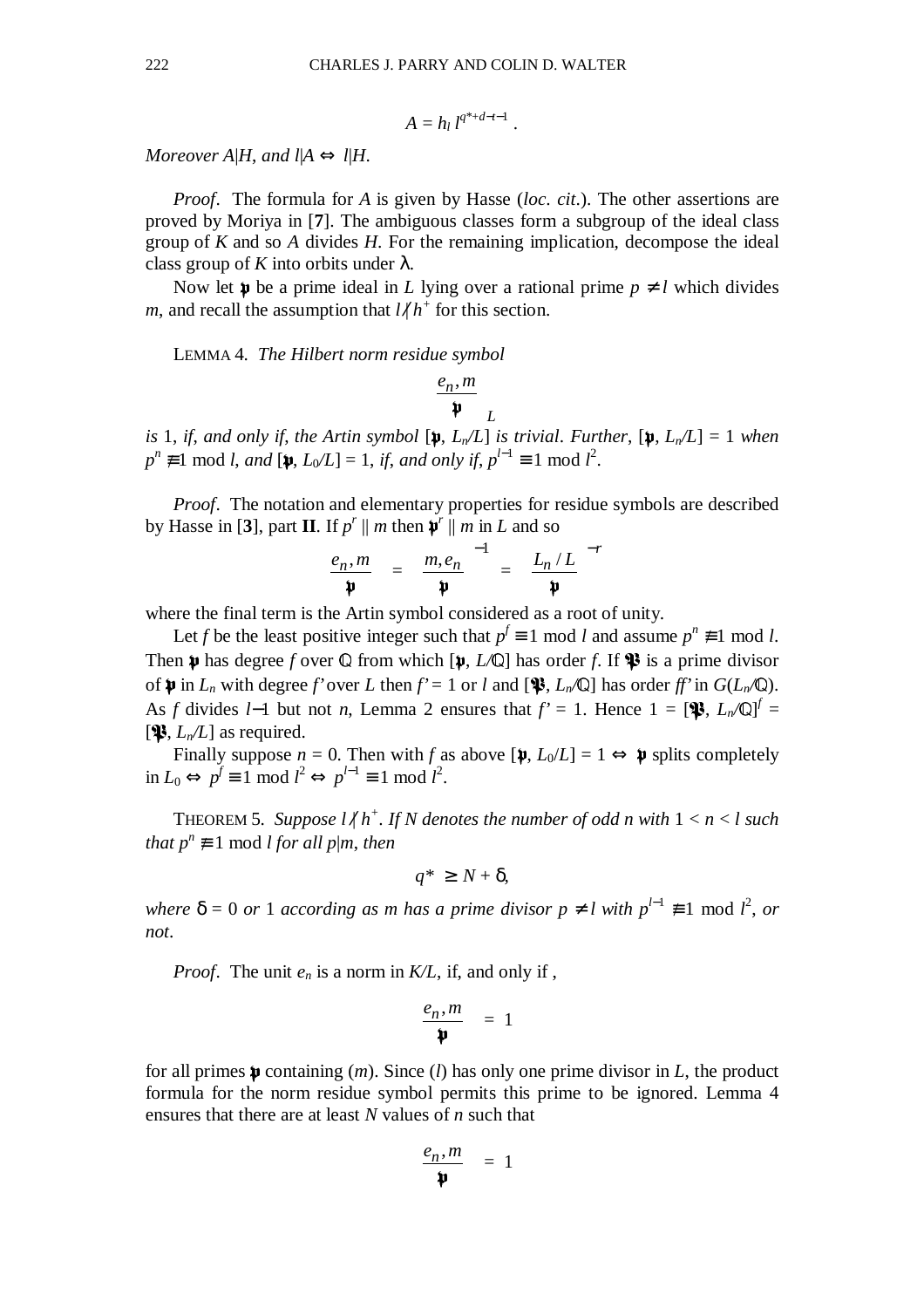for all  $\psi$ . Thus at least *N* of the units  $e_n$  are norms and  $\zeta$  is a norm exactly when  $\delta = 1$ . Since the units  $e_n$  and  $\zeta$  generate a subgroup of index prime to *l* in *E* it follows that  $q^* \geq N + \delta$ .

If  $f \mid n$  then the primes  $p$  which have order  $f$  modulo  $l$  divide into two classes according as  $[\mathbf{\mathfrak{p}}, L_n/L] = 1$  or not. Lemma 2 and the Tchebotarev Density Theorem prove the existence of infinitely many primes in either class relative to each *Ln*. The remainder of this section considers the problem for  $L_t$ . Let  $t > 1$  be odd and suppose the (imaginary) quadratic subfield  $J = \mathbb{Q}(\sqrt{(-l)})$  of *L* has class number  $h^*$ . It is well-known [1, p. 300] that  $h^* < l$  and consequently  $l / h^*$ .

#### LEMMA 6.  $L_t$  *is a class field over J with conductor*  $(l)$ *.*

*Proof.* Let  $I^l$  be the group of fractional ideals of *J* which are prime to *l* and let *P*<sup>*ln*</sup>) be the subgroup generated by elements  $\alpha \equiv 1 \mod (\sqrt{(-l)})^n$  of *J*. Since the only units of *J* are  $\pm$ l it follows from [6, p. 111] that the ray class group  $I^l/P_l^{(n)}$  has order  $h^{*}l^{n-1}t$ . At least one member of the corresponding tower of class fields  $L^{(n)}$  contains *L* because ( $\sqrt{-l}$ ) is the only prime ramified in *L*/*J*. Hence  $L \subset L^{(1)}$  as  $[L : J]$  is prime to  $[L^{(n)}: L^{(1)}]$  and  $L^{(n)}/J$  is abelian. Again from degree considerations and  $l \nmid h^*$  there can only be one abelian extension *N*/*J* of conductor (*l*) and degree *l* over *L*. As the complex conjugate of  $N$  also has the same properties,  $N/\mathbb{Q}$  must be normal. Being unramified outside  $\sqrt{(-l)}$ , *N* is a subfield of *L*<sup>\*</sup>, and Theorem 1 shows that *N* = *L*<sub>0</sub> or  $L_t$ . Thus it suffices to prove that the conductor of  $L_0/J$  is not (*l*). Suppose the contrary and choose  $\alpha \in J$  with  $\alpha \equiv 1 \mod (l)$  but  $\alpha \not\equiv 1 \mod (\sqrt{l}(-l))^3$ . Then  $1 = [(\alpha), L_0/J] =$  $[N_{J/\n{\infty}}(\alpha), L_0/\mathbb{Q}]$ . Hence

$$
N_{J/\mathbb{Q}} \alpha = 1 \bmod l^2
$$

as  $L_0$  as conductor  $(l^2)$ . This contradiction establishes the lemma.

LEMMA 7.  $[\mathbf{p}, L/L] \neq 1$  *precisely for those primes p which satisfy* 

$$
p^{h^*} = (x^2 + ly^2)/4
$$

*for some integers x, y with y*  $\neq$  0 mod *l*.

*Proof.* After Lemma 6 let **H** be the subgroup of  $I^l$  corresponding to  $L_t$ . Then  $[\mathbf{H}: P_l^{(2)}] = h^*$  is prime to *l*. Also let  $\mathbf{\psi}^*$  be a prime divisor of *p* in *J* and suppose  $\mathbf{\hat{p}}^{*h^*} = (x + y\sqrt{(-l)})/2$ . By means of the Artin map,  $[\mathbf{\hat{p}}, L\sqrt{L}] \neq 1$ , if, and only if, *l* divides the order of  $[\psi^*, L/J]$ . This holds, if, and only if, *l* divides the order of  $\psi^*$ in  $I^l$ **/H**, which holds, if, and only if, *l* divides the order of  $\psi^{*h^*}$  in  $I^l/P_l^{(2)}$ . This holds, if, and only if, *l* divides the order of  $(x + y)(-l)/2$  mod *l*, which holds, if, and only if,  $y \not\equiv 0$  mod 1.

## §4. *The class numbers of K and k*.

THEOREM 8. *The class number of*  $K = \mathbb{Q}(\sqrt[m]{m}, \zeta)$  *is prime to l, if, and only if, l is a regular prime and m may be taken as one of the following*:

$$
l, p_1, lp_2^a, p_3p_4^a
$$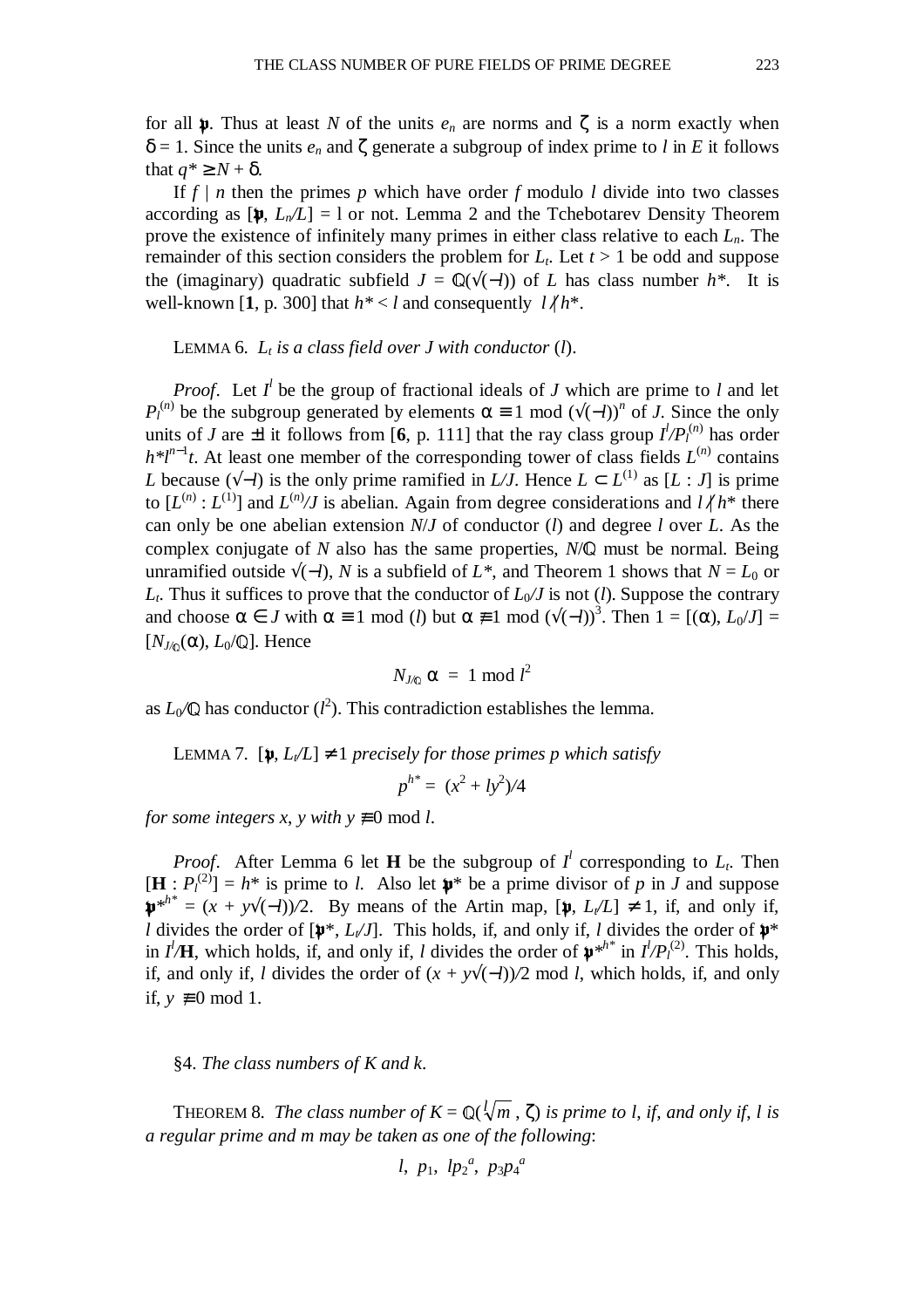*where*:

$$
1 \le a \le l-1 \; ;
$$

*p*1, *p*2, *p*3, *p*4, *and l are distinct primes* ;

*p*<sub>1</sub> and *p*<sub>3</sub> have order *l*−1 *or non-trivial odd order* (*l*−1)/2 *modulo l, and p*<sub>2</sub> *and p*<sub>4</sub> *have order l*−1 ;

 $p_1^{l-1} \equiv 1 \mod l^2$  *if*  $p_1$  *has odd order*,  $p_2^{l-1} \not\equiv 1 \mod l^2$ ,  $p_3^{l-1} \not\equiv 1 \mod l^2$ , and  $(p_3 p_4^a)^{l-1} \equiv 1 \text{ mod } l^2;$ 

*and, if*  $p = p_1$  *or*  $p = p_3$  *has odd order, then the representation*  $p^{h^*} = (x^2 + ly^2)/4$ *has*  $y \neq 0$  mod *l for the class number h\* of*  $\mathbb{Q}(\sqrt{(-l)})$ .

*Remark*. The earlier supposition that  $l/h^+$  is no longer required here.

*Proof.* If  $l/H$  Lemma 3 shows that *l* must be a regular prime and

$$
q^* + d - t - 1 = 0.
$$

Let  $\{p_i\}$  be the set of primes  $\neq l$  which divide *m*, and let  $f_i$  be the order of  $p_i$  modulo *l*. The number of odd  $n \neq 1$  satisfying  $p_i^n \neq 1$  mod *l* is *t*-1 when  $f_i$  is even, *t* − 1 − *tf*<sup> $^{-1}$ </sup> when *f*<sup>*i*</sup> is odd, but ≠ 1, and 0, when *f*<sup>*i*</sup> = 1. Set  $\delta$  = 1 or 0 according as  $\zeta$  is a norm in *K/L*, or not; and  $\delta' = 1$  or 0 according as (1–ζ) is ramified in *K/L*, or not. It follows from Theorem 5 that

$$
q^* + d - t - 1 \ge (t - 1 - \sum_{f_i \text{odd}} t_f^{-1} + \delta) + (\delta^* + \sum_i 2t_f^{-1}) - t - 1
$$
  
=  $\delta + \delta^* - 2 + \sum_{f_i \text{even}} 2t_f^{-1} + \sum_{f_i \text{odd}} t_f^{-1}$  (\*)

Thus *m* contains at most two factors  $p_i$ . When there are two, they have order 2*t* or odd order *t* modulo *l* if distinct from *l* and so  $\delta + \delta' = 0$ . Lemma 4 shows  $\delta = 1$ exactly when  $p_i^{l-1} \equiv 1 \mod l^2$  for all *i* and Theorems 3 and 4 of [9] show  $\delta' = 0$ exactly when  $m^{l-1} \equiv 1 \mod l^2$ . This yields the conditions modulo  $l^2$  and the exclusion of three primes including *l* dividing *m*. When  $\{p_i\}$  includes just one prime then certainly  $\delta + \delta' = 1$ . Thus the prime must have order 2*t* or odd order *t* and for *l|m* the condition modulo  $l^2$  is immediate. If only *l* divides *m* then  $\delta + \delta^2 = 2$ .

The precise conditions have now been found to ensure that the right side of  $(*)$  is zero. It remains to discover the further conditions required for equality. Strict inequality holds, if, and only if, the estimate for  $q^*$  is not exact. This happens, if some prime has order 1 modulo *l*, or if two primes have the same odd order. Except for  $p_2$  this settles the order of each  $p_i$ . With these restrictions inequality occurs just when  $t \neq 1$ , there is a prime of odd order, and  $q^* = t - 1 + \delta$ . This yields the requirement that  $e_t$  is not a norm, if some  $p_i$  has odd order  $t \neq 1$ . The condition for this is given in Lemma 7.

Suppose therefore that *m* has a prime divisor  $p \neq l$  with odd order. Then

$$
\left(\frac{e_t, m}{\mathfrak{p}}\right) \neq 1
$$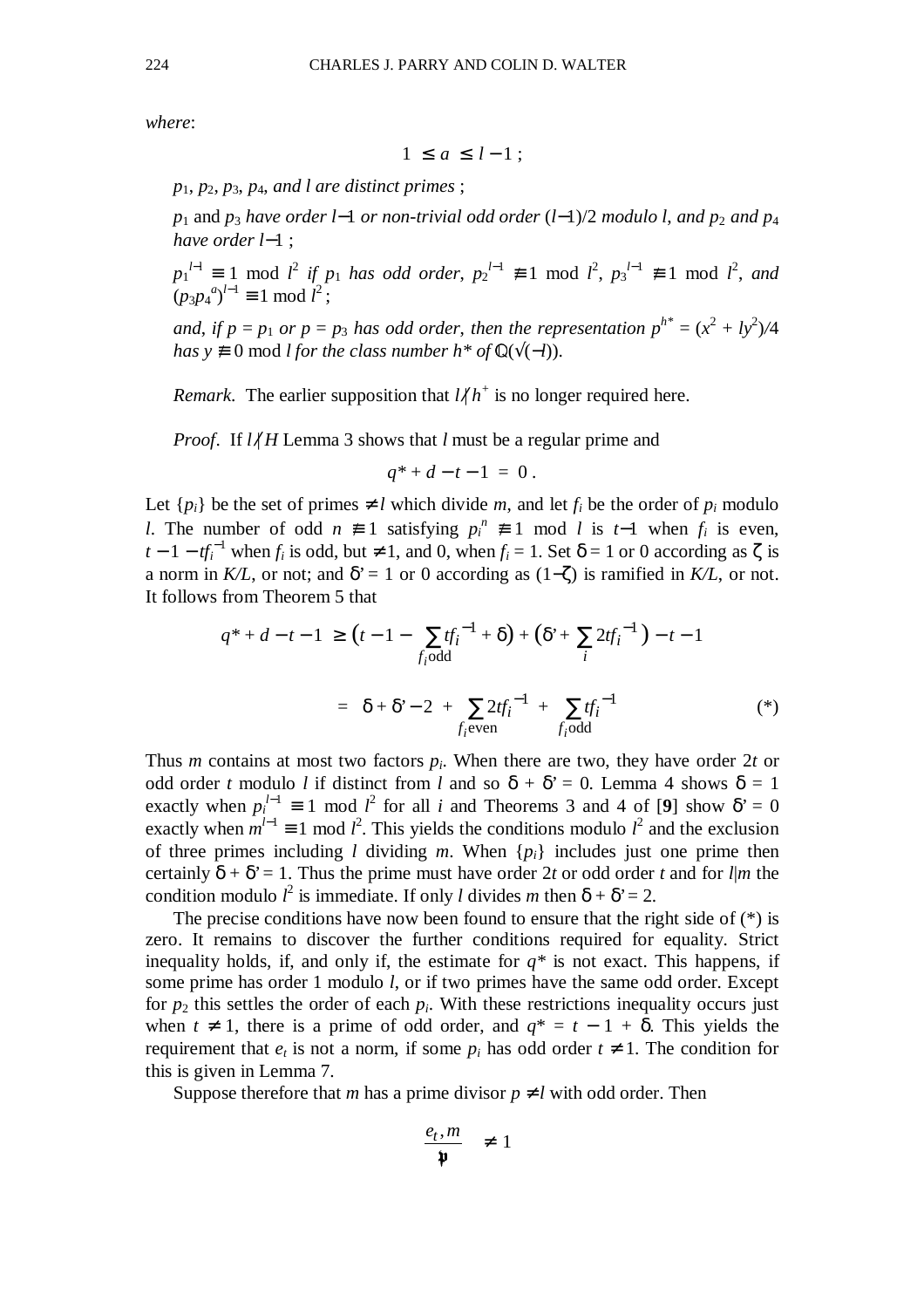where  $\mathfrak{p}$  is a prime divisor of (*p*) in *L* because  $e_t$  is not a norm. If no other prime  $\neq l$ divides *m* and ζ is not a norm, then

$$
\left(\frac{\zeta,m}{\mathfrak{p}}\right) \neq 1.
$$

A suitable choice of *b* gives

$$
\left(\frac{\zeta e_t^{b}, m}{\mathbf{\psi}}\right) = \left(\frac{\zeta, m}{\mathbf{\psi}}\right) \left(\frac{e_t, m}{\mathbf{\psi}}\right)^b = 1
$$

and makes  $\zeta e_t^b$  a norm. Thus  $q^* = t - 1$  and equality holds in (\*), if, and only if,  $\delta = 1$ . The congruence modulo  $l^2$  for  $p_1$  is now obtained and  $p_2$  cannot have odd order as  $\delta = 0$  in that case. If  $p' \neq l$  also divides *m* then the conditions modulo  $l^2$ show that

$$
\left(\frac{\zeta,m}{\mathfrak{p}'}\right) \neq 1
$$

and the order 2*t* of *p'* modulo *l* gives

$$
\left(\frac{e_t,m}{\mathfrak{p}'}\right)=1.
$$

Thus

$$
\left(\frac{\zeta e_t^b, m}{\mathfrak{p}'}\right) \neq 1
$$

for all *b* and  $\zeta e^b$  cannot be a norm. So  $q^* = t - 2 + \delta$  and (\*) is an equality. This completes the proof.

COROLLARY 9. Let m have one of the forms described in Theorem 8. If  $l \nmid h^+$  then *l* does not divide the class number of  $\mathbb{Q}(\sqrt{l/m})$ .

*Proof*.By [**5**] *h* divides *H* because *K/k* contains a totally ramified prime above *l*.

## *References*

- **1.** R. Ayoub. *An introduction to the analytic theory of numbers* (Amer. Math. Soc., Providence, R.I., 1963).
- **2.** Z. I. Borevich and I. R. Shafarevich. *Number theory* (Academic Press, New York, 1966).
- **3.** H. Hasse. *Bericht über Neuere Untersuchungen und Probleme aus der Theorie der algebraischen Zahlkörper* (Physcia-Verlag, Würzburg/Wien, 1970).
- **4.** T. Honda. "Pure cubic fields whose class numbers are multiples of three", *J*. *of Number Theory*, 3 (1971), 7−12.